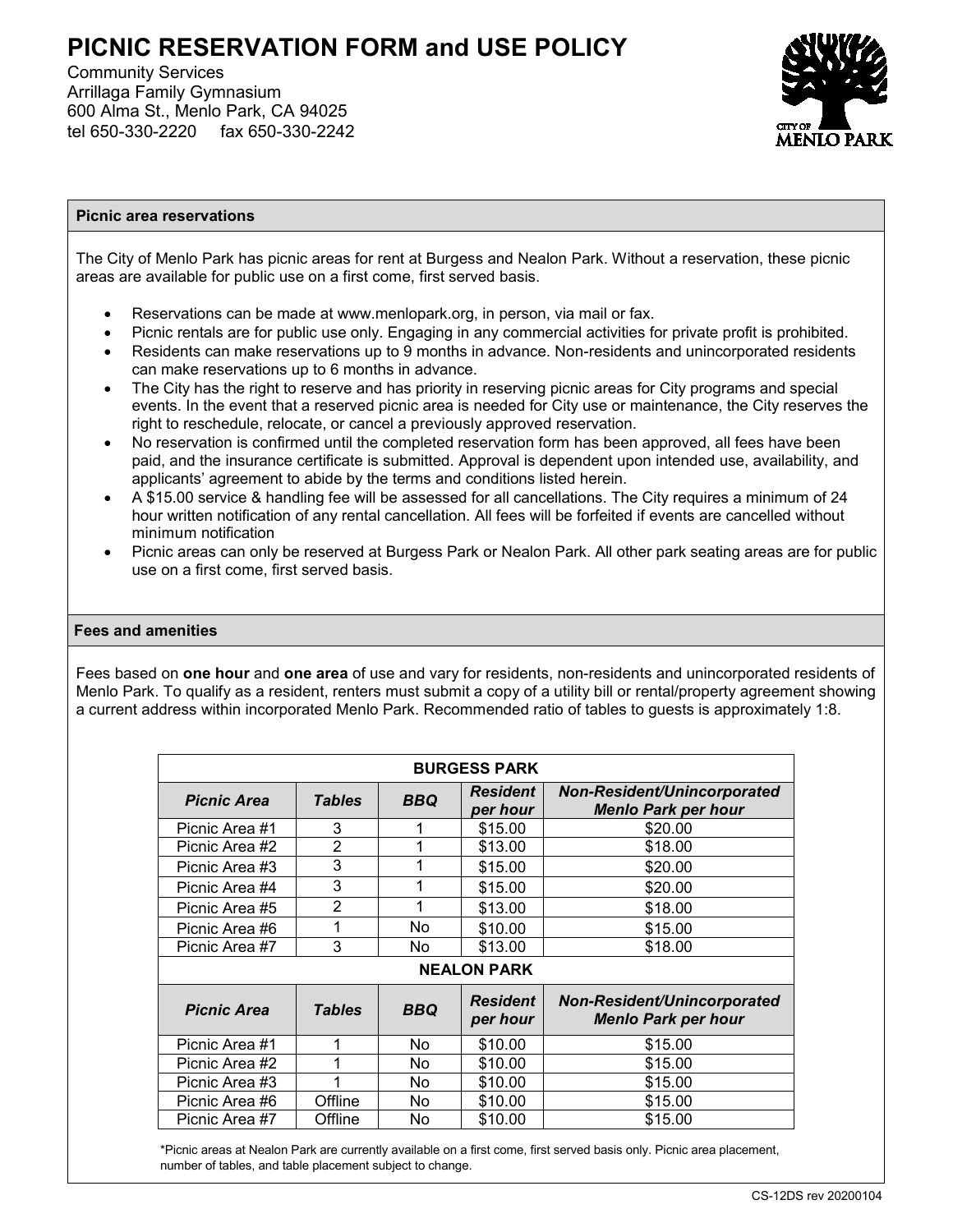#### **Picnic rental policies and information**

- **Picnic groups may not exceed 100 people, even when renting all available picnic areas.** If the picnic group exceeds the maximum group size for an individual picnic area, any or all of the following actions may be taken: The renter will be asked to reserve additional sites to accommodate the group size, staff may cancel the reservation, the renter will be denied future use of City of Menlo Park picnic sites.
- Renters are responsible for cleaning the picnic area after use and are required to remove all garbage from park and premises. Renters who fail to do so may be denied future use of picnic sites and facilities.
- No amplified music above 60 dBA is allowed in the park. To obtain a noise permit, please contact the City's Planning Department (60 days notice required).
- No vehicles are allowed on the park grounds.
- No stakes are allowed in the grass.
- There are no public access water sources in the park aside from the bathroom sinks and water fountains.
- There are outlets in the park, but other renters, unexpected outages, required maintenance, and additional factors could limit the availability of power sources. It's recommend that renters bring their own portable power source, if needed.
- Hired caterers and food vendors must have the appropriate and up to date permits with the City and County. Food trucks must park in a designated parking spot.
- Please have your receipt with you the day of the picnic reservation. If another group is in your area and refuses to vacate, call the Menlo Park Police Department's non-emergency line at (650) 330-6300, and they will resolve the situation.

All special equipment such as, but not limited to, personal cooking apparatuses, tents/canopies, bounce houses and other inflatables, must have prior approval of the Community Services Department. If approved, use of this equipment will require liability insurance.

- Bounce houses and inflatables up to 10 ft. by 10 ft. are permitted in the picnic areas with a valid reservation and insurance. For anything larger, a field reservation is required. To apply for a field rental, please contact Community Services at (650) 330-2220. Inflatable play structures requiring water are not allowed.
- Beer and wine are permitted in the parks, with liability insurance. Hard liquor is prohibited, no glass containers.
- Cooking apparatuses such as bbqs or grills are allowed at Burgess Park with valid insurance. Onsite cooking of any kind is prohibited at Nealon Park.
- Use of any special equipment is restricted to the applicant and guests and must not be accessible to the general public.
- Usage of any special equipment in any City park without the proper permits and insurance is strictly prohibited. See insurance requirements below.

#### **Liability insurance**

A Certificate of Liability Insurance is required for all non-resident picnic rentals, and any picnic rentals (resident or non-resident) serving alcohol or using special equipment such as, but not limited to equipment listed in the section above. Use of special equipment without the proper insurance and permits may result in the denial of future use of picnic areas and facilities

The certificate must be submitted at least one week prior to the rental date. No reservation will be confirmed without proof of insurance, and the City reserves the right to cancel your reservation if insurance is not submitted in a timely manner. Liability insurance can be submitted via email, regular mail, or faxed to us at 650-330-2242.

In order for the certificate to be valid, it must contain the following:

- The renter's name must be listed as the one "insured."
- The policy must not expire before the event date.
- The policy must be for \$1,000,000.
- The "description" should list the rental location, day, and event planned.
- The City of Menlo Park at 701 Laurel Street, Menlo Park, CA 94025 must be listed as "additional insured."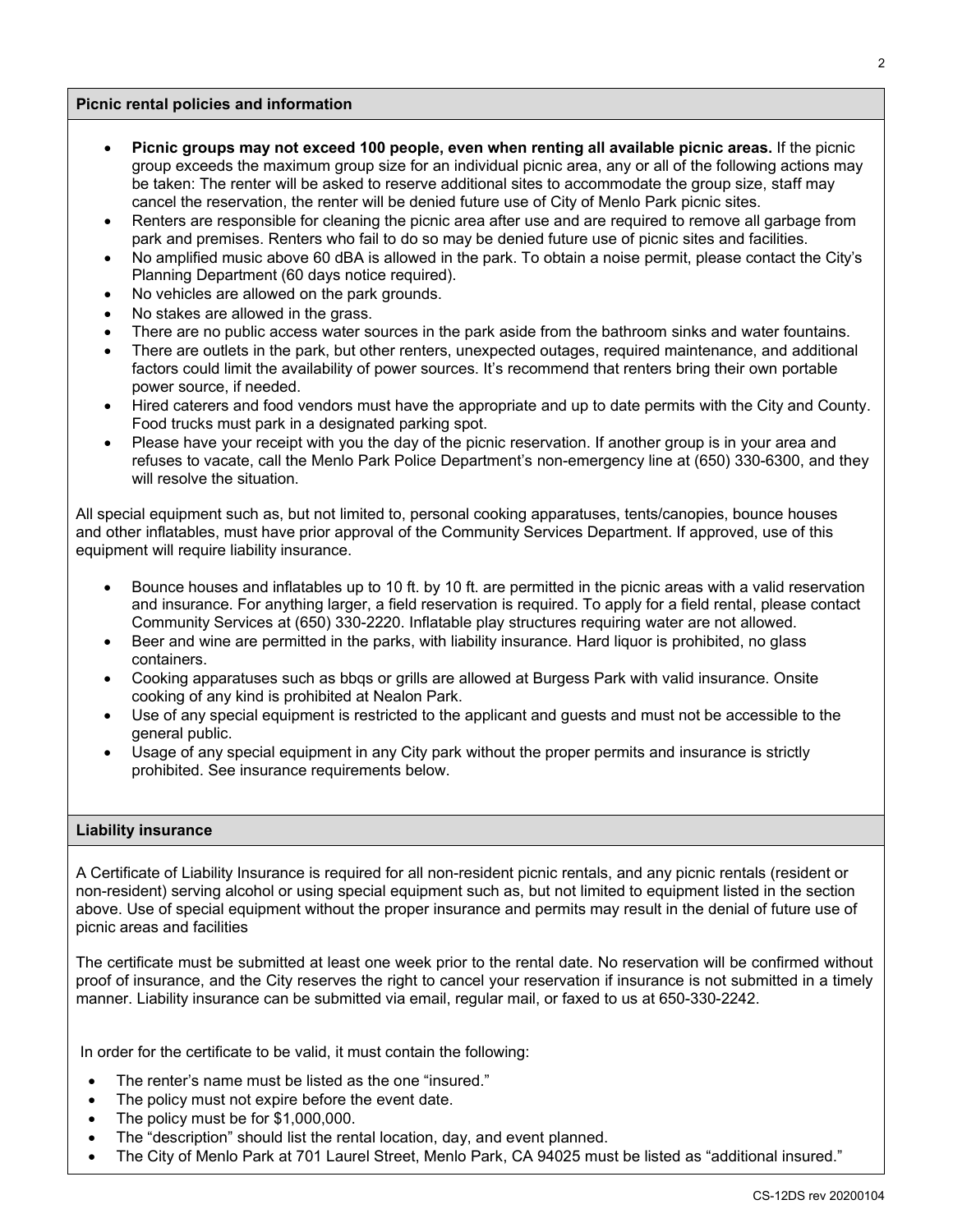### **Sample Certificate of Liability Insurance**

|                        | <b>ACOR</b>                                                                                                                                                                                                                                                                                                                                                                                                                                                                                        |                       |                            | <b>SAMPLE</b><br><b>CERTIFICATE OF LIABILITY INSURANCE</b> |                                                          |                           |                              |                                                                |         | DATE (MM/DD/YYYY) |
|------------------------|----------------------------------------------------------------------------------------------------------------------------------------------------------------------------------------------------------------------------------------------------------------------------------------------------------------------------------------------------------------------------------------------------------------------------------------------------------------------------------------------------|-----------------------|----------------------------|------------------------------------------------------------|----------------------------------------------------------|---------------------------|------------------------------|----------------------------------------------------------------|---------|-------------------|
|                        | THIS CERTIFICATE IS ISSUED AS A MATTER OF INFORMATION ONLY AND CONFERS NO RIGHTS UPON THE CERTIFICATE HOLDER. THIS<br>CERTIFICATE DOES NOT AFFIRMATIVELY OR NEGATIVELY AMEND, EXTEND OR ALTER THE COVERAGE AFFORDED BY THE POLICIES<br>BELOW. THIS CERTIFICATE OF INSURANCE DOES NOT CONSTITUTE A CONTRACT BETWEEN THE ISSUING INSURER(S), AUTHORIZED<br>REPRESENTATIVE OR PRODUCER, AND THE CERTIFICATE HOLDER.                                                                                   |                       |                            |                                                            |                                                          |                           |                              |                                                                |         |                   |
|                        | IMPORTANT: If the certificate holder is an ADDITIONAL INSURED, the policy(ies) must have ADDITIONAL INSURED provisions or be endorsed.<br>If SUBROGATION IS WAIVED, subject to the terms and conditions of the policy, certain policies may require an endorsement. A statement on                                                                                                                                                                                                                 |                       |                            |                                                            |                                                          |                           |                              |                                                                |         |                   |
|                        | this certificate does not confer rights to the certificate holder in lieu of such endorsement(s).                                                                                                                                                                                                                                                                                                                                                                                                  |                       |                            |                                                            | CONTACT<br>NAME:                                         |                           |                              |                                                                |         |                   |
|                        |                                                                                                                                                                                                                                                                                                                                                                                                                                                                                                    |                       |                            |                                                            | PHONE<br>(A/C, No, Ext):<br>E-MAIL                       |                           |                              | FAX<br>(AK, No)                                                |         |                   |
|                        |                                                                                                                                                                                                                                                                                                                                                                                                                                                                                                    |                       |                            |                                                            | ADDRESS:                                                 |                           |                              |                                                                |         |                   |
|                        |                                                                                                                                                                                                                                                                                                                                                                                                                                                                                                    |                       |                            |                                                            |                                                          |                           | <b>NAIC#</b>                 |                                                                |         |                   |
| <b>INSURED</b>         |                                                                                                                                                                                                                                                                                                                                                                                                                                                                                                    |                       |                            |                                                            | INSURER A:<br><b>INSURER B:</b>                          |                           |                              |                                                                |         |                   |
|                        | Renter's name                                                                                                                                                                                                                                                                                                                                                                                                                                                                                      |                       |                            |                                                            | <b>INSURER C:</b>                                        |                           |                              |                                                                |         |                   |
|                        |                                                                                                                                                                                                                                                                                                                                                                                                                                                                                                    |                       |                            |                                                            | INSURER D:                                               |                           |                              |                                                                |         |                   |
|                        |                                                                                                                                                                                                                                                                                                                                                                                                                                                                                                    |                       |                            |                                                            | <b>INSURERE:</b>                                         |                           |                              |                                                                |         |                   |
|                        | COVERAGES                                                                                                                                                                                                                                                                                                                                                                                                                                                                                          |                       | <b>CERTIFICATE NUMBER:</b> |                                                            | INSURER F:                                               |                           |                              | <b>REVISION NUMBER:</b>                                        |         |                   |
|                        | THIS IS TO CERTIFY THAT THE POLICIES OF INSURANCE LISTED BELOW HAVE BEEN ISSUED TO THE INSURED NAMED ABOVE FOR THE POLICY PERIOD<br>INDICATED. NOTWITHSTANDING ANY REQUIREMENT. TERM OR CONDITION OF ANY CONTRACT OR OTHER DOCUMENT WITH RESPECT TO WHICH THIS<br>CERTIFICATE MAY BE ISSUED OR MAY PERTAIN, THE INSURANCE AFFORDED BY THE POLICIES DESCRIBED HEREIN IS SUBJECT TO ALL THE TERMS,<br>EXCLUSIONS AND CONDITIONS OF SUCH POLICIES, LIMITS SHOWN MAY HAVE BEEN REDUCED BY PAID CLAIMS. |                       |                            |                                                            |                                                          |                           |                              |                                                                |         |                   |
| <b>INSR</b><br>LTR     | <b>TYPE OF INSURANCE</b>                                                                                                                                                                                                                                                                                                                                                                                                                                                                           | ADOL SUBR<br>INSD WVD |                            | POLICY NUMBER                                              |                                                          | POLICY EFF                | POLICY EXP<br>(MMDD/YYYY)    | <b>LINITS</b>                                                  |         |                   |
|                        | COMMERCIAL GENERAL LIABILITY                                                                                                                                                                                                                                                                                                                                                                                                                                                                       |                       |                            |                                                            |                                                          |                           |                              | EACH OCCURRENCE<br>DAMAGE TO RENTED                            |         | 1,000,000         |
|                        | CLAIMS-MADE<br><b>CCCUR</b>                                                                                                                                                                                                                                                                                                                                                                                                                                                                        |                       |                            |                                                            |                                                          |                           |                              | PREMISES (Ea occurrence)<br>MED EXP (Any one person)           | s       |                   |
| Α                      |                                                                                                                                                                                                                                                                                                                                                                                                                                                                                                    |                       |                            |                                                            |                                                          |                           |                              | PERSONAL & ADV INJURY                                          | s       |                   |
|                        | GEN LAGGREGATE LIMIT APPLIES PER:                                                                                                                                                                                                                                                                                                                                                                                                                                                                  |                       |                            |                                                            |                                                          |                           |                              | GENERAL AGGREGATE                                              | ŝ       |                   |
|                        | PRO-<br>JECT<br>LOC<br><b>POLICY</b>                                                                                                                                                                                                                                                                                                                                                                                                                                                               |                       |                            |                                                            |                                                          |                           |                              | PRODUCTS - COMP/OP AGG                                         | s       |                   |
|                        | <b>OTHER</b><br>AUTOMOBILE LIABILITY                                                                                                                                                                                                                                                                                                                                                                                                                                                               |                       |                            |                                                            |                                                          |                           |                              | CCMBINED SINGLE LIMIT                                          | s<br>s  |                   |
|                        | <b>ANY AUTO</b>                                                                                                                                                                                                                                                                                                                                                                                                                                                                                    |                       |                            |                                                            |                                                          |                           |                              | (Ea accident)<br>BODILY INJURY (Per person)                    | s       |                   |
| А                      | OWNED<br><b>SCHEDULED</b><br>AUTOS ONLY<br><b>AUTOS</b>                                                                                                                                                                                                                                                                                                                                                                                                                                            |                       |                            |                                                            |                                                          |                           | BODILY INJURY (Per accident) | s                                                              |         |                   |
|                        | NON-OWNED<br><b>HIRED</b><br>AUTOS ONLY<br>AUTOS ONLY                                                                                                                                                                                                                                                                                                                                                                                                                                              |                       |                            |                                                            |                                                          |                           |                              | PROPERTY DAMAGE<br>(Per accident)                              | ŝ.      |                   |
|                        | UMBRELLA LIAB                                                                                                                                                                                                                                                                                                                                                                                                                                                                                      |                       |                            |                                                            |                                                          |                           |                              | ANY AUTO CSL                                                   | \$      |                   |
| в                      | <b>ODCUR</b><br><b>EXCESS LIAB</b><br>CLAIMS-MADE                                                                                                                                                                                                                                                                                                                                                                                                                                                  |                       |                            |                                                            |                                                          |                           |                              | EACH OCCURRENCE<br>AGGREGATE                                   | s<br>s, |                   |
|                        | RETENTION \$<br>DED                                                                                                                                                                                                                                                                                                                                                                                                                                                                                |                       |                            |                                                            |                                                          |                           |                              | s                                                              |         |                   |
|                        | WORKERS COMPENSATION<br>AND EMPLOYERS' LIABILITY<br>Y / N                                                                                                                                                                                                                                                                                                                                                                                                                                          |                       |                            |                                                            |                                                          |                           |                              | $\frac{QTH}{ER}$<br>PER<br>STATUTE                             |         |                   |
|                        | ANY PROPRIETOR/PARTNER/EXECUTIVE<br>OFFICERAVEMBER EXCLUDED?                                                                                                                                                                                                                                                                                                                                                                                                                                       | <b>NIA</b>            |                            |                                                            |                                                          |                           |                              | E.L. EACH ACCIDENT                                             | s       |                   |
|                        | (Mandatory in NH)<br>If yes, describe under<br>DESCRIPTION OF OPERATIONS below                                                                                                                                                                                                                                                                                                                                                                                                                     |                       |                            |                                                            |                                                          |                           |                              | E.L. DISEASE - EA EMPLOYEE<br>E.L. DISEASE - POLICY LIMIT      | s       |                   |
|                        |                                                                                                                                                                                                                                                                                                                                                                                                                                                                                                    |                       |                            |                                                            |                                                          |                           |                              |                                                                |         |                   |
|                        |                                                                                                                                                                                                                                                                                                                                                                                                                                                                                                    |                       |                            |                                                            |                                                          |                           |                              |                                                                |         |                   |
|                        | DESCRIPTION OF OPERATIONS / LOCATIONS / VEHICLES (ACORD 101, Additional Remarks Schedule, may be attached if more space is required)                                                                                                                                                                                                                                                                                                                                                               |                       |                            |                                                            |                                                          |                           |                              |                                                                |         |                   |
|                        | Date and time of event.<br>City of Menlo Park is named as an Additional Insured                                                                                                                                                                                                                                                                                                                                                                                                                    |                       |                            |                                                            |                                                          |                           |                              |                                                                |         |                   |
|                        |                                                                                                                                                                                                                                                                                                                                                                                                                                                                                                    |                       |                            |                                                            |                                                          |                           |                              |                                                                |         |                   |
|                        |                                                                                                                                                                                                                                                                                                                                                                                                                                                                                                    |                       |                            |                                                            |                                                          |                           |                              |                                                                |         |                   |
|                        |                                                                                                                                                                                                                                                                                                                                                                                                                                                                                                    |                       |                            |                                                            |                                                          |                           |                              |                                                                |         |                   |
|                        | <b>CERTIFICATE HOLDER</b>                                                                                                                                                                                                                                                                                                                                                                                                                                                                          |                       |                            |                                                            |                                                          | CANCELLATION              |                              |                                                                |         |                   |
|                        |                                                                                                                                                                                                                                                                                                                                                                                                                                                                                                    |                       |                            |                                                            |                                                          |                           |                              | SHOULD ANY OF THE ABOVE DESCRIBED POLICIES BE CANCELLED BEFORE |         |                   |
|                        |                                                                                                                                                                                                                                                                                                                                                                                                                                                                                                    |                       |                            |                                                            | THE EXPIRATION DATE THEREOF, NOTICE WILL BE DELIVERED IN |                           |                              |                                                                |         |                   |
|                        | City of Menlo Park                                                                                                                                                                                                                                                                                                                                                                                                                                                                                 |                       |                            |                                                            | ACCORDANCE WITH THE POLICY PROVISIONS.                   |                           |                              |                                                                |         |                   |
| 701 Laurel Street      |                                                                                                                                                                                                                                                                                                                                                                                                                                                                                                    |                       |                            |                                                            |                                                          | AUTHORIZED REPRESENTATIVE |                              |                                                                |         |                   |
| Menlo Park<br>CA 94025 |                                                                                                                                                                                                                                                                                                                                                                                                                                                                                                    |                       |                            |                                                            |                                                          |                           |                              |                                                                |         |                   |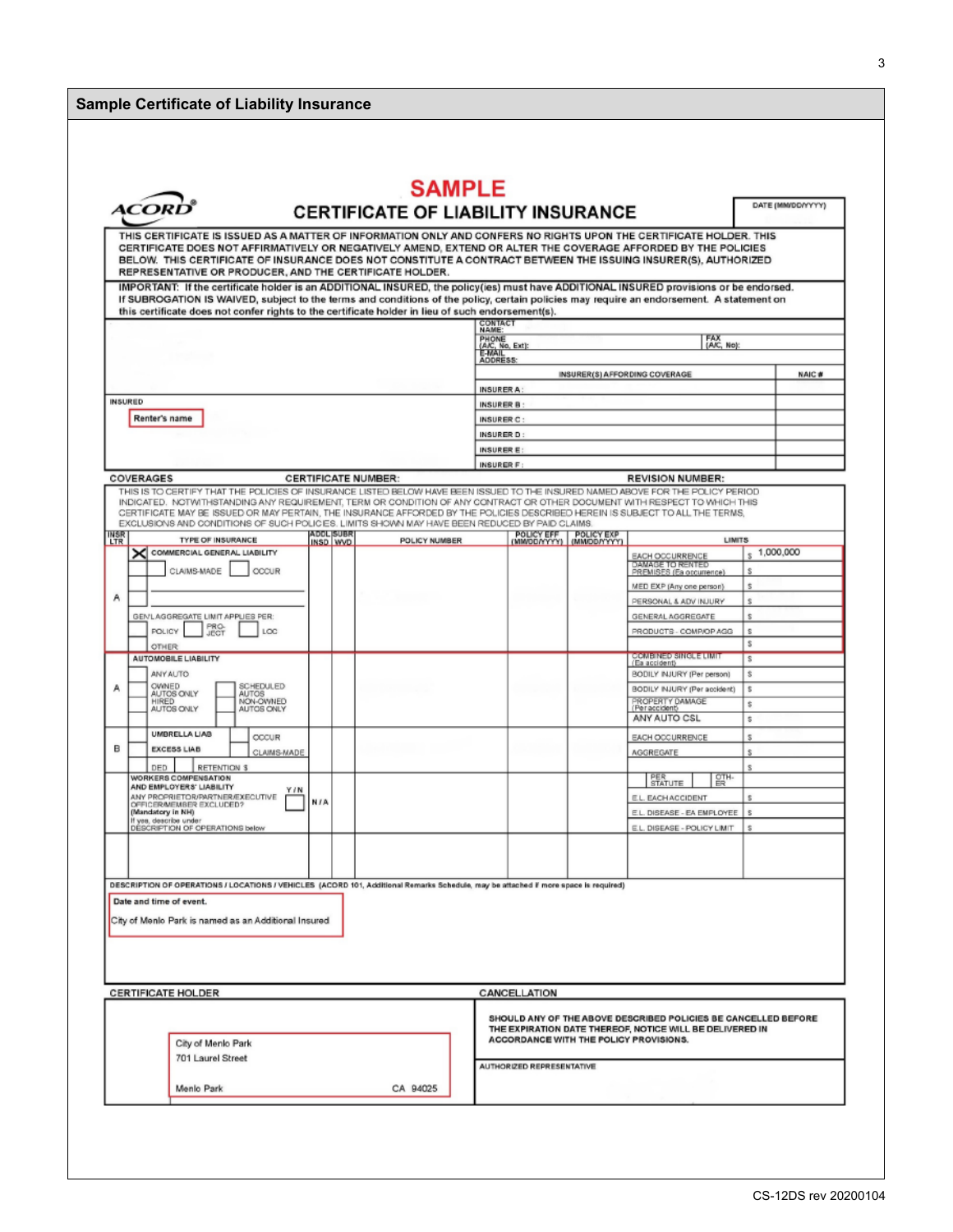